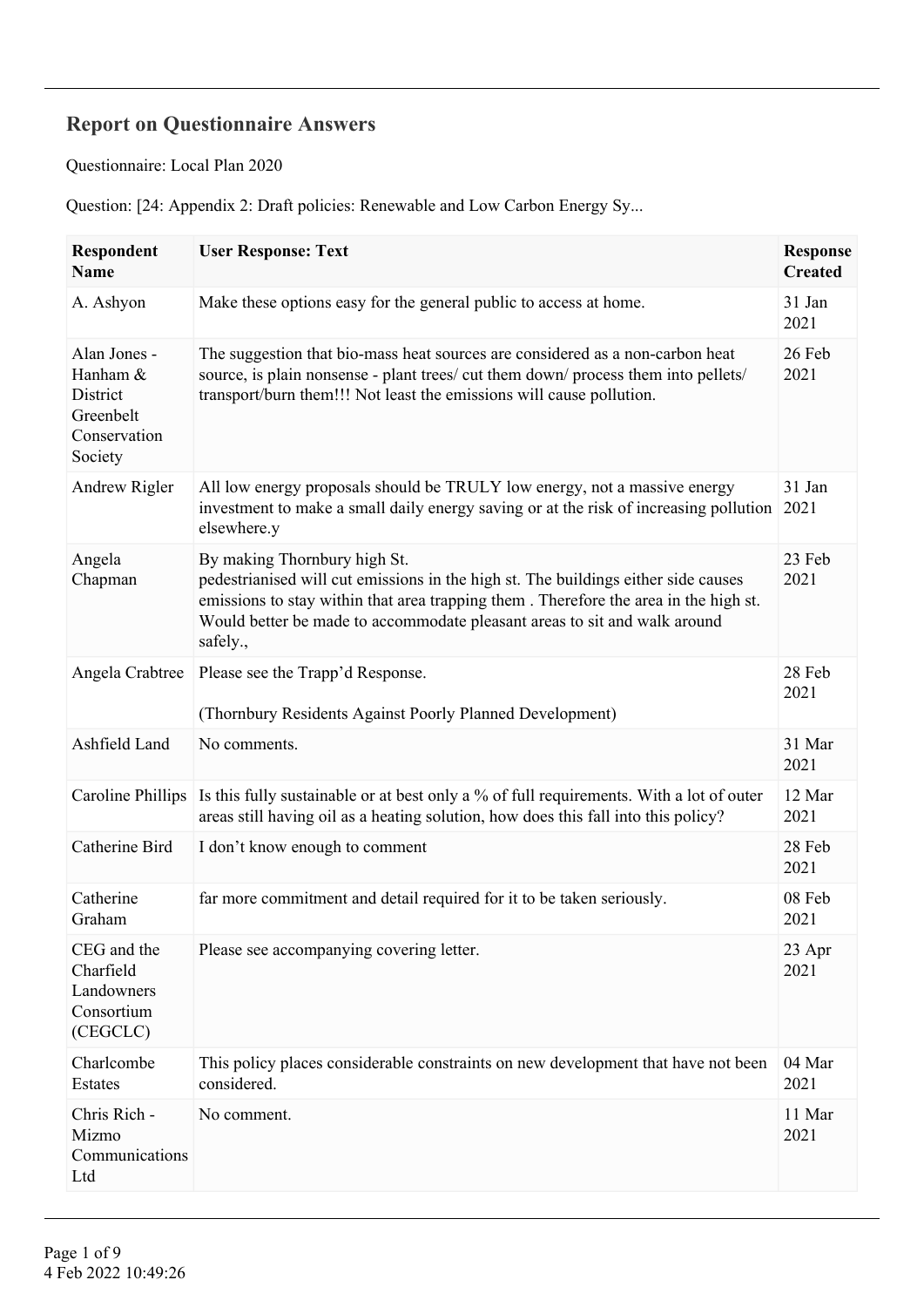| Respondent<br>Name                                    | <b>User Response: Text</b>                                                                                                                                                                                                                                                                                                                                                                                                                                                                                                                                                                                                                                                                                                                                                                                                                                                                                                                                                                                                                                                                                                                                                                                                                                                                                                                                                                                                                                                                                                                                                                                                                                                                                                                                                                                                                                                                                                                                                                                                                                                                                                                                                                                                                                                                                                                                                                                                                                                                                                                                                                                                                                                                                                                                                                                                                                                                                                           | <b>Response</b><br><b>Created</b> |
|-------------------------------------------------------|--------------------------------------------------------------------------------------------------------------------------------------------------------------------------------------------------------------------------------------------------------------------------------------------------------------------------------------------------------------------------------------------------------------------------------------------------------------------------------------------------------------------------------------------------------------------------------------------------------------------------------------------------------------------------------------------------------------------------------------------------------------------------------------------------------------------------------------------------------------------------------------------------------------------------------------------------------------------------------------------------------------------------------------------------------------------------------------------------------------------------------------------------------------------------------------------------------------------------------------------------------------------------------------------------------------------------------------------------------------------------------------------------------------------------------------------------------------------------------------------------------------------------------------------------------------------------------------------------------------------------------------------------------------------------------------------------------------------------------------------------------------------------------------------------------------------------------------------------------------------------------------------------------------------------------------------------------------------------------------------------------------------------------------------------------------------------------------------------------------------------------------------------------------------------------------------------------------------------------------------------------------------------------------------------------------------------------------------------------------------------------------------------------------------------------------------------------------------------------------------------------------------------------------------------------------------------------------------------------------------------------------------------------------------------------------------------------------------------------------------------------------------------------------------------------------------------------------------------------------------------------------------------------------------------------------|-----------------------------------|
| Clara Goss -<br><b>Redrow Homes</b><br>Ltd            | Pegasus make no comment.                                                                                                                                                                                                                                                                                                                                                                                                                                                                                                                                                                                                                                                                                                                                                                                                                                                                                                                                                                                                                                                                                                                                                                                                                                                                                                                                                                                                                                                                                                                                                                                                                                                                                                                                                                                                                                                                                                                                                                                                                                                                                                                                                                                                                                                                                                                                                                                                                                                                                                                                                                                                                                                                                                                                                                                                                                                                                                             | 26 Apr<br>2021                    |
| <b>Clifton Homes</b><br>(SW) Ltd                      | We do not seek to comment on these at this stage.                                                                                                                                                                                                                                                                                                                                                                                                                                                                                                                                                                                                                                                                                                                                                                                                                                                                                                                                                                                                                                                                                                                                                                                                                                                                                                                                                                                                                                                                                                                                                                                                                                                                                                                                                                                                                                                                                                                                                                                                                                                                                                                                                                                                                                                                                                                                                                                                                                                                                                                                                                                                                                                                                                                                                                                                                                                                                    | 24 Mar<br>2021                    |
| Colin Gardner -<br><b>TRAPP'D</b>                     | No comment.                                                                                                                                                                                                                                                                                                                                                                                                                                                                                                                                                                                                                                                                                                                                                                                                                                                                                                                                                                                                                                                                                                                                                                                                                                                                                                                                                                                                                                                                                                                                                                                                                                                                                                                                                                                                                                                                                                                                                                                                                                                                                                                                                                                                                                                                                                                                                                                                                                                                                                                                                                                                                                                                                                                                                                                                                                                                                                                          | 15 Mar<br>2021                    |
| Daphne<br>Dunning -<br>Pucklechurch<br>Parish Council | Truly sustainable economic growth and development means recognising that our<br>long-term prosperity relies on rebalancing our demand of nature's goods and<br>services with its capacity to supply them. It also means accounting fully for the<br>impact of our interactions with nature. In the end our economies, livelihoods and<br>well-being all depend on this one precious asset.<br>As above, there is far too little insistence that any new development enforce<br>minimum energy efficiency standards in private bought and rented sectors or any<br>requirement of higher standards than current national standards for new build -<br>ideally all new homes and commercial properties should be zero carbon or even<br>better built to Passivhaus standard and even though local authorities are unable to<br>mandate this standard it is possible to insist on certain aspects of it (energy usage,<br>insulation, build quality etc). Further, thanks to the Green Building Council and<br>Core Cities, the government has clarified that "local authorities are not restricted in<br>their ability to require energy efficiency standards above Building Regulations."<br>The council fail to exploit this. Any new development should require developers to<br>the highest standards in energy conservation, renewables, insulation, energy<br>management systems and fitting eco-heating and developing heat networks where<br>appropriate.<br>Further, the policy fails to fully address any new developments waste. Is should<br>adopt a circular economy waste policy – for example in local plans, minerals plans<br>and waste management plans and contracts, as well as promoting community<br>sharing, reuse and recycling and have a Zero waste to landfill or incineration - in<br>waste disposal contracts ensure biodegradable waste, such as food waste and paper/<br>cardboard, is recycled, composted or used to generate biogas (see below).<br>There should be an insistence that any development identifies areas suitable for<br>renewable energy such as solar thermal, PV or heat pumps. All development<br>infrastructure (eg street lighting) should have well-designed and well directed LED<br>lights). Larger developments should include requirement for larger green<br>infrastructures such as producing biogas – in the waste contract, require the<br>production of biogas from non-recyclable biodegradable waste, low carbon district<br>heating.<br>The plan fails to address the need to retrospectively address atmospheric carbon or<br>atmospheric pollution. Both can be addressed by the proficient use of trees and<br>Green spaces and there should be an insistence that any development not just<br>addresses nature within the development boundary but addresses climate change<br>mitigation by allowing an abundance of natural spaces and the planting trees and | 08 Apr<br>2021                    |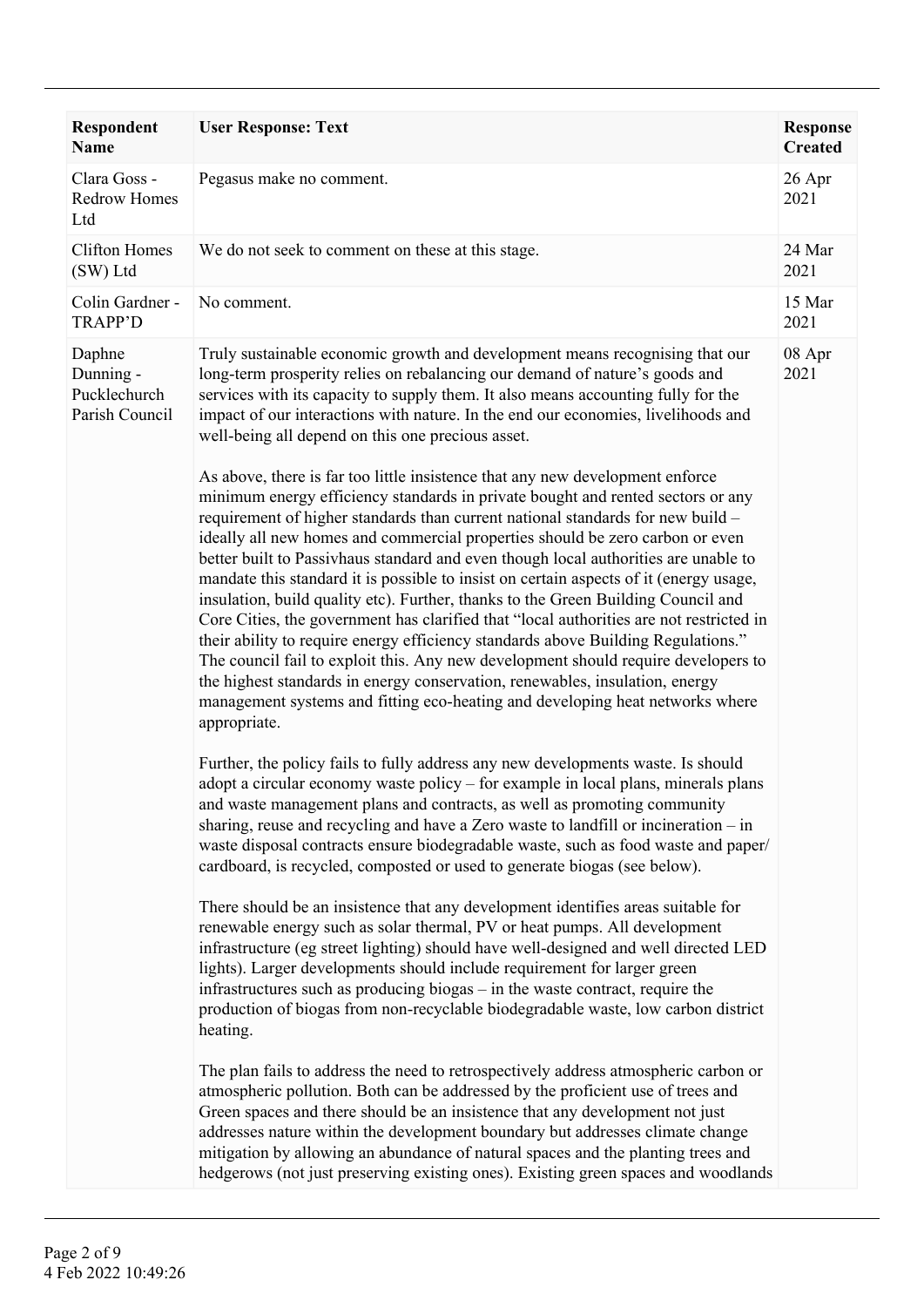| <b>Respondent</b><br><b>Name</b>                                                             | <b>User Response: Text</b>                                                                                                                                                                                                                                                                                                                                                                                                | <b>Response</b><br><b>Created</b> |
|----------------------------------------------------------------------------------------------|---------------------------------------------------------------------------------------------------------------------------------------------------------------------------------------------------------------------------------------------------------------------------------------------------------------------------------------------------------------------------------------------------------------------------|-----------------------------------|
|                                                                                              | should be protected in any development as carbon capture. For the same reason the<br>green belt should be protected at all costs.                                                                                                                                                                                                                                                                                         |                                   |
| David George                                                                                 | How about No carbon energy schemes?                                                                                                                                                                                                                                                                                                                                                                                       | 15 Feb<br>2021                    |
| David Hathaway No comment                                                                    |                                                                                                                                                                                                                                                                                                                                                                                                                           | 27 Feb<br>2021                    |
| David Heape                                                                                  | Is this fully sustainable or at best only a % of full requirements. With a lot of outer<br>areas still having oil as a heating solution, how does this fall into this policy?                                                                                                                                                                                                                                             | 12 Mar<br>2021                    |
| David<br>Redgewell -<br>South West<br>Transport<br>Network and<br>Railfuture<br>Severnside   | Support a policy to include windmill on the Severn Estuary and Cotswolds hills.<br>If a third road and railway bridge is built between Sharpness and Lydney as a<br>railway division then and hydro scheme should be looked at.<br>But Navigation right need to be addressed on the River Severn.<br>Gloucestershire County Council, Stroud District Council, and Forest of Dean<br>Council are looking at this crossing. | 28 Feb<br>2021                    |
| David Reynolds                                                                               | Car charging - The council should have a clear strategy on car charging points.<br>There needs to be sites for car charging stations (similar to petrol stations) in<br>addition to on street charging. Consideration should be given to encouraging<br>supermarkets to install points and they should be installed at large carparks such as<br>Yate shopping centre.                                                    | 28 Feb<br>2021                    |
| Derek Fletcher -<br>Wickwar Youth<br>Centre                                                  | The existing developments off Sodbury Road have some of the properties being<br>built with solar panels on the roofs but still have gas fired boilers this should now<br>be heat pumps.                                                                                                                                                                                                                                   | 18 Feb<br>2021                    |
| Diverse<br>Partnerships (In<br>Collaboration<br>With Edward<br>Ware Homes)                   | Please see submitted Local Plan 2020 Phase 1 Issues and Approaches Consultation<br>Response Document.                                                                                                                                                                                                                                                                                                                     | 05 May<br>2021                    |
| Donna Simmons<br>- Emersons<br>Green Town<br>Council                                         | N <sub>0</sub>                                                                                                                                                                                                                                                                                                                                                                                                            | 01 Mar<br>2021                    |
| Ellandi LLP On<br>Behalf of<br>Crestbridge<br>Corporate<br>Trustees Ltd and<br>Crestbridge T | Consider introducing a policy that new development should be 'connection ready'<br>in locations where District heating systems are planned and advanced towards<br>delivery.                                                                                                                                                                                                                                              | 05 May<br>2021                    |
| Emma Jarvis                                                                                  | N <sub>0</sub>                                                                                                                                                                                                                                                                                                                                                                                                            | 28 Feb<br>2021                    |
| Fiona Milden -<br><b>Vistry Homes</b>                                                        | Vistry Homes has no comments on this policy.                                                                                                                                                                                                                                                                                                                                                                              | 09 Mar<br>2021                    |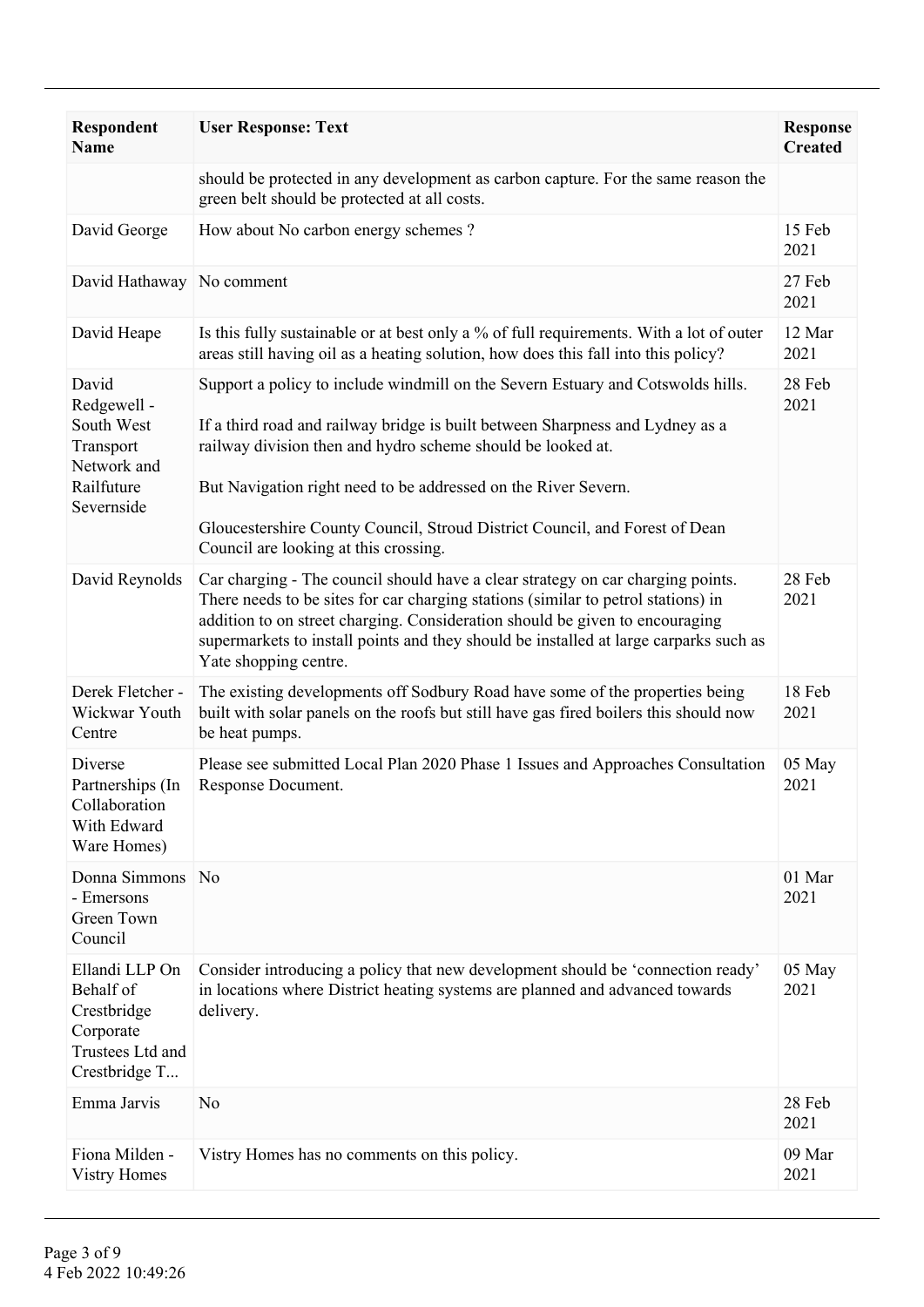| Respondent<br>Name                                 | <b>User Response: Text</b>                                                                                                                                                                                                                                                                                                                                                                                                                                                                                                                                                                                                                                                                             | <b>Response</b><br><b>Created</b> |
|----------------------------------------------------|--------------------------------------------------------------------------------------------------------------------------------------------------------------------------------------------------------------------------------------------------------------------------------------------------------------------------------------------------------------------------------------------------------------------------------------------------------------------------------------------------------------------------------------------------------------------------------------------------------------------------------------------------------------------------------------------------------|-----------------------------------|
| Limited                                            |                                                                                                                                                                                                                                                                                                                                                                                                                                                                                                                                                                                                                                                                                                        |                                   |
| Fi Riches                                          | see 22                                                                                                                                                                                                                                                                                                                                                                                                                                                                                                                                                                                                                                                                                                 | 09 Dec<br>2020                    |
| Hannick Homes                                      | This policy places considerable constraints on new development that must be<br>properly assessed.                                                                                                                                                                                                                                                                                                                                                                                                                                                                                                                                                                                                      | 25 Mar<br>2021                    |
| Heather Elgar -<br><b>Woodland Trust</b>           | Renewable and Low Carbon Energy System:<br>We highlight the importance of developing policies that ensure that important<br>ecological sites and the integrity of ecological networks are not compromised,<br>including no damage to ancient woodlands and veteran trees, in the design and<br>delivery of local renewable energy.                                                                                                                                                                                                                                                                                                                                                                     | 12 Feb<br>2021                    |
| Helen Johnstone<br>- Stroud District<br>Council    | SDC support the principle of a Renewable Energy Resource Assessment Study<br>(RERAS) to include technical maps identifying areas suitable for renewable energy<br>generation.                                                                                                                                                                                                                                                                                                                                                                                                                                                                                                                          | 26 Feb<br>2021                    |
|                                                    | SDC would draw attention to the need to have regard to areas identified as suitable<br>in principle for ground-mounted solar development and wind energy development<br>as part of the Stroud District Local Plan Review, to ensure strategic, cross boundary<br>compatibility.                                                                                                                                                                                                                                                                                                                                                                                                                        |                                   |
|                                                    | The policy wording should include criteria for the consideration of impacts,<br>including in relation to re-powering existing wind turbine installations and solar<br>farms, with regard to:<br>• the impact of the scheme, together with any cumulative impacts, on landscape<br>character, visual amenity, water quality and flood risk, heritage significance,<br>recreation, biodiversity and, where appropriate, agricultural landuse, aviation, and<br>telecommunications<br>• the impact on amenity for residents and users of the area to include, as relevant,<br>shadow flicker, air quality, vibration and noise<br>• Consideration of renewable energy proposals within the Cotswolds AONB |                                   |
|                                                    | The scope of the policy could also consider a requirement for remedial works<br>where a site ceases to be operational.                                                                                                                                                                                                                                                                                                                                                                                                                                                                                                                                                                                 |                                   |
| Ian Leslie                                         | I have commented above                                                                                                                                                                                                                                                                                                                                                                                                                                                                                                                                                                                                                                                                                 | 28 Feb<br>2021                    |
| James Carpenter<br>- Falfield Parish<br>Council    | No.                                                                                                                                                                                                                                                                                                                                                                                                                                                                                                                                                                                                                                                                                                    | 14 Apr<br>2021                    |
| John Acton                                         | See Question 22 above.                                                                                                                                                                                                                                                                                                                                                                                                                                                                                                                                                                                                                                                                                 | 26 Mar<br>2021                    |
| John<br><b>Brimacombe</b>                          | See comments 22.                                                                                                                                                                                                                                                                                                                                                                                                                                                                                                                                                                                                                                                                                       | 28 Feb<br>2021                    |
| John Mills -<br>Cotswolds<br>Conservation<br>Board | In principle, the Cotswolds Conservation Board supports the generation of energy<br>from renewables or low carbon sources, particularly where such development<br>contributes directly to meeting the needs of communities within the Cotswolds<br>National Landscape.                                                                                                                                                                                                                                                                                                                                                                                                                                 | 16 Mar<br>2021                    |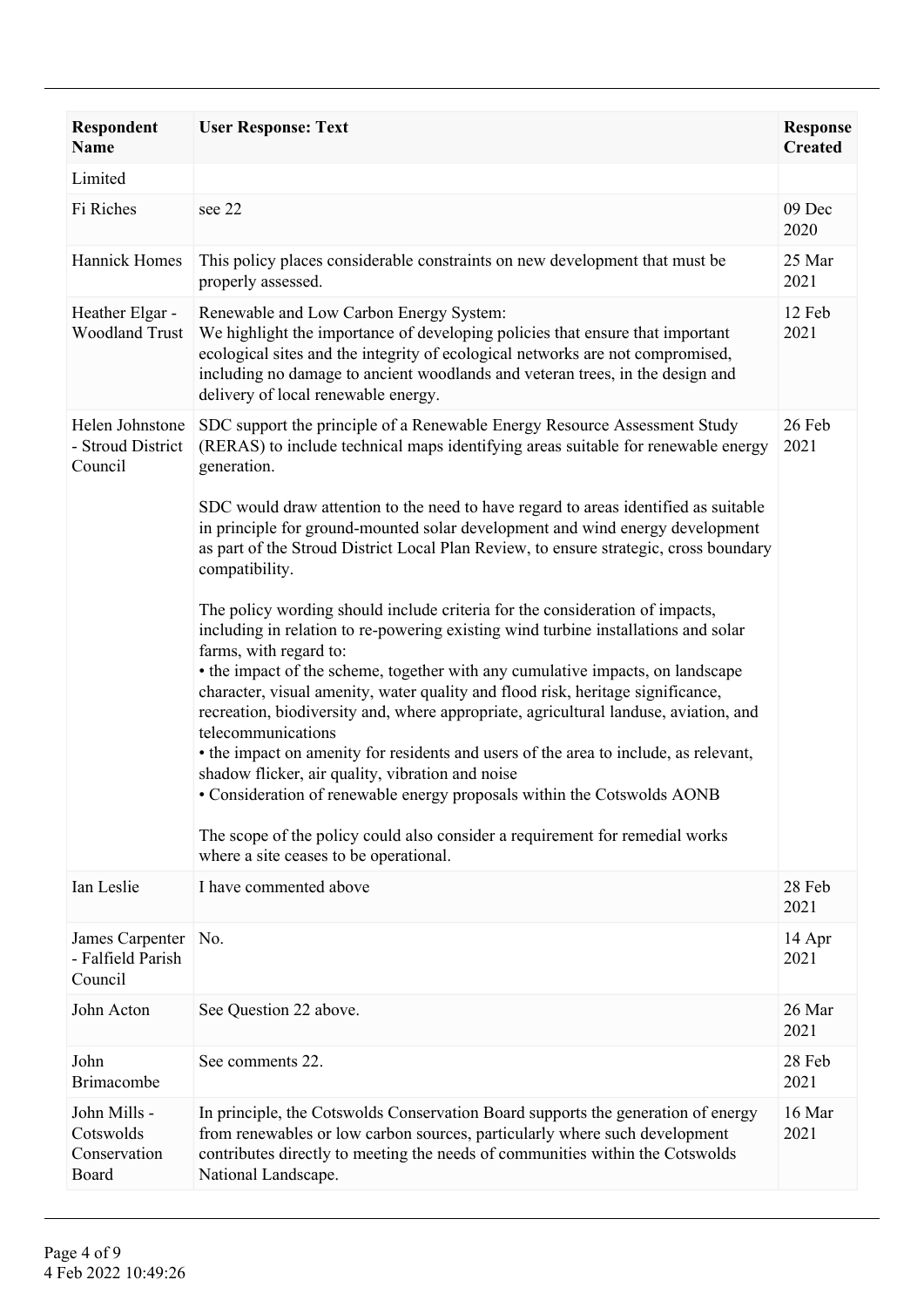| <b>Respondent</b><br><b>Name</b>                                        | <b>User Response: Text</b>                                                                                                                                                                                                                                                                                                                                                                                                                                                                                                      | <b>Response</b><br><b>Created</b> |
|-------------------------------------------------------------------------|---------------------------------------------------------------------------------------------------------------------------------------------------------------------------------------------------------------------------------------------------------------------------------------------------------------------------------------------------------------------------------------------------------------------------------------------------------------------------------------------------------------------------------|-----------------------------------|
|                                                                         | Within the Cotswolds National Landscape and its setting, care will need to be taken<br>to ensure that such development is compatible with the statutory purpose of<br>conserving and enhancing the natural beauty of the National Landscape.                                                                                                                                                                                                                                                                                    |                                   |
|                                                                         | We support the identification of 'suitable areas' for renewable energy development.<br>This process should include a Landscape and Visual Sensitivity and Capacity<br>Assessment (LVSCA), as outlined in response to Question 16. In addition, it should<br>identify additional key constraints and have a buffer zone around these. Relevant<br>constraints would include scheduled monuments, international and national nature<br>conservation designations, access land and common land, roads and public rights of<br>way. |                                   |
|                                                                         | The principles outlined in response to Question 16, regarding major development<br>and development in the setting of the Cotswolds National Landscape, and in<br>response to Question 5, regarding a landscape-led approach to development in the<br>Cotswolds National Landscape and its setting, should also apply.                                                                                                                                                                                                           |                                   |
|                                                                         | The Board has published a Renewable Energy Position Statement. It is likely that<br>this position statement will be reviewed and updated following the review of the<br>Board's Climate Change Strategy. However, for the time being, the current version<br>remains the Board's position. So, for example, at present, we recommend that, in<br>the Cotswolds National Landscape, wind turbines should not exceed 25m in height<br>(to the tip of the blade).                                                                  |                                   |
|                                                                         | The policy and supporting text should make explicit reference to constraints that<br>apply in the Cotswolds National Landscape and other relevant constraints.                                                                                                                                                                                                                                                                                                                                                                  |                                   |
|                                                                         | It is important to note that renewable energy is not the only option for offsetting the<br>carbon emissions that will still be produced by new development. Alternative<br>options that might be more appropriate in the context of the Cotswolds National<br>Landscape include tree planting (where this is consistent with landscape character)<br>and increasing the organic content of soils.                                                                                                                               |                                   |
| Jonathan<br>Edwardes -<br>Pilning and<br>Severn Beach<br>Parish Council | Renewables: Councils must lead the way in installing renewables generation, but<br>financial assistance and reliable technical support is needed. A quick tally of<br>schools and village halls will show the vast area available, which could be<br>incorporated into a SouthGlos Energy Project. The Council needs to be ambitious.                                                                                                                                                                                           | 26 Feb<br>2021                    |
|                                                                         | Additional comments sent by email on Monday 1st March 2021 -                                                                                                                                                                                                                                                                                                                                                                                                                                                                    |                                   |
|                                                                         | Installation of renewables on all new build should be established as essential. Acres<br>of roof could be acres of PV panels which, if installed at the time of construction,<br>would have only marginal effect on build costs.                                                                                                                                                                                                                                                                                                |                                   |
|                                                                         | The potential for renewables is far greater than relying on nuclear. Manufacture of<br>renewables, and the research and development of new technology, is far better for<br>employment and for the economy than the old technology of nuclear. In rural areas,<br>especially, renewables provide the opportunity for self-sufficiency.                                                                                                                                                                                          |                                   |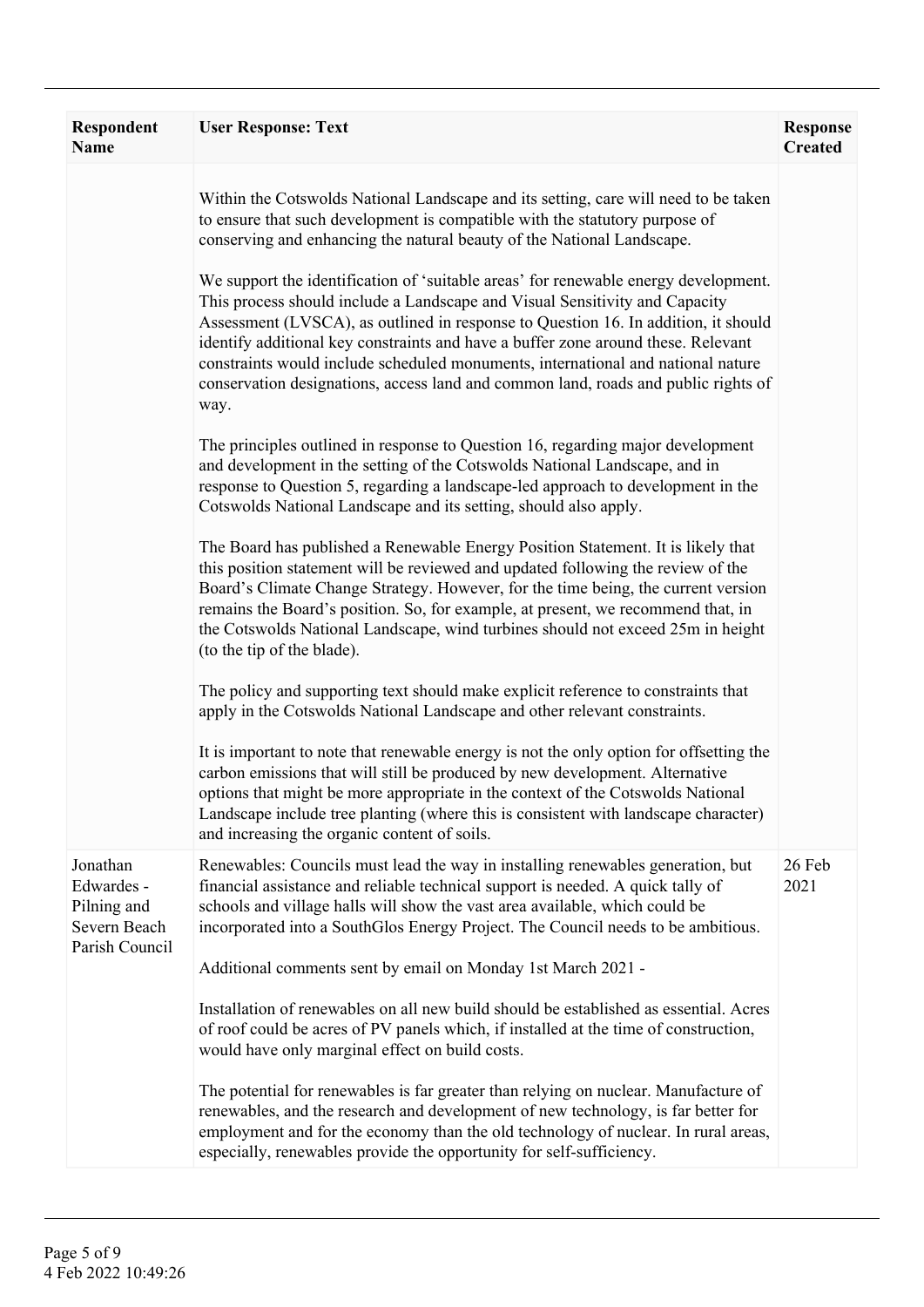| Respondent<br><b>Name</b>                         | <b>User Response: Text</b>                                                                                                                                                                                                                                                                                                                                 | <b>Response</b><br><b>Created</b> |
|---------------------------------------------------|------------------------------------------------------------------------------------------------------------------------------------------------------------------------------------------------------------------------------------------------------------------------------------------------------------------------------------------------------------|-----------------------------------|
| Kate Kelliher                                     | Consider improvements to housing without full PassivHaus.                                                                                                                                                                                                                                                                                                  | 31 Jan<br>2021                    |
| Kevin Masters                                     | I have read Trapp'd's response and wish to add my name to it.                                                                                                                                                                                                                                                                                              | 25 Feb<br>2021                    |
| Lauren Cook -<br>Stride Treglown                  | No comment on this matter                                                                                                                                                                                                                                                                                                                                  | 01 Mar<br>2021                    |
| Mactaggart &<br>Mickel-<br>Frampton<br>Cotterell  | This policy places considerable constraints on new development that have not been<br>considered.                                                                                                                                                                                                                                                           | 07 Apr<br>2021                    |
| Martyn Hall                                       | Hydrogen fuel cells is the only viable solution which is coming soon.<br>Also the thornbury line which requires a field to be purchased where the station can<br>go, 1/4 mile line and you have a thornbury train people will use                                                                                                                          | 26 Feb<br>2021                    |
| Matthew Blaken<br>- DJ&P<br>Newland Rennie<br>Ltd | What criteria would be used to 'safeguard' sites. Is this compatible with other<br>agricultural / rural economy uses.                                                                                                                                                                                                                                      | 14 Dec<br>2020                    |
| Matthew<br>McCollom                               | The principles are sound. The manner of implementation is the key.                                                                                                                                                                                                                                                                                         | 28 Feb<br>2021                    |
| Maurice Wayne                                     | N <sub>0</sub>                                                                                                                                                                                                                                                                                                                                             | 08 Feb<br>2021                    |
| Melinda Evans                                     | Identification of sites suitable for community energy projects                                                                                                                                                                                                                                                                                             | 01 Mar<br>2021                    |
| Michael Sharpe-<br>Neal                           | see above.                                                                                                                                                                                                                                                                                                                                                 | 28 Feb<br>2021                    |
| Mike Burgess                                      | I think that it is appropriate to insist on incorporating the the opportunities<br>emerging with technology (such as Solar Panels and EV charging points) in new<br>properties, but Builders should not seek " brownie points" for doing what is not<br>only Legally Required but also (ahead of legislation) aimed at adding profitable<br>selling points | 21 Feb<br>2021                    |
| Mr. Blake -<br>Oldland Parish<br>Council          | Essential in all 'new builds'<br>Better provision of Car Battery charging points and location of identity for the<br>public                                                                                                                                                                                                                                | 17 Feb<br>2021                    |
| Nick Hudson                                       | not unless you commit to build only carbon negative housing                                                                                                                                                                                                                                                                                                | 15 Jan<br>2021                    |
| Nick Woodward                                     | The design of developments should include renewable components, solar roof<br>panels etc.                                                                                                                                                                                                                                                                  | 28 Feb<br>2021                    |
| Nicola<br>O'Connell                               | No comment                                                                                                                                                                                                                                                                                                                                                 | 27 Feb<br>2021                    |
| Patrick Williams                                  | Wind farm development has to be considered further. There are also options on the<br>Severn, beyond the ideas of a tidal barrage, e.g. tidal reservoirs and tidal fences are<br>nowhere near as effective in energy generation, but they are very cost effective and                                                                                       | 09 Mar<br>2021                    |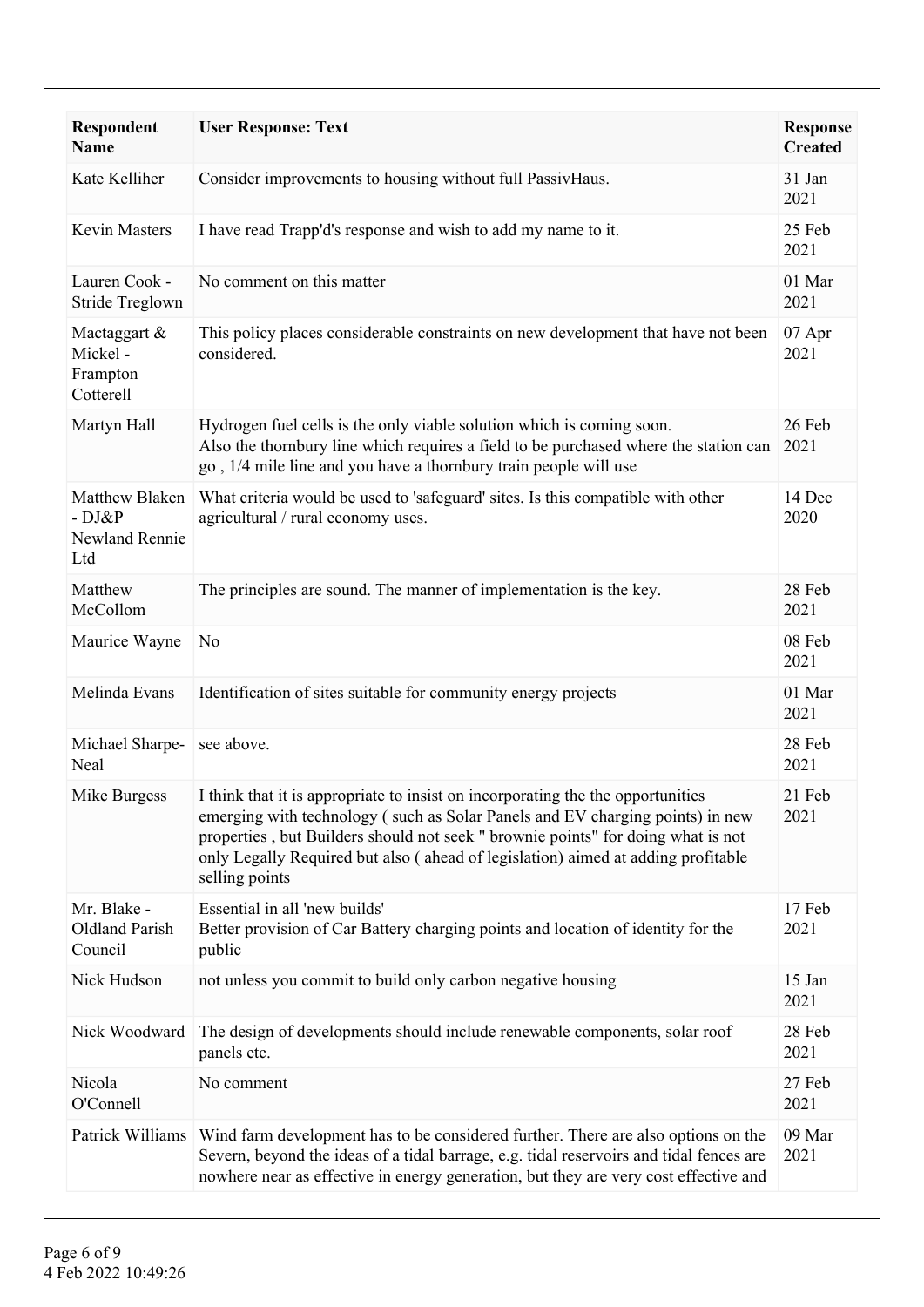| <b>Respondent</b><br><b>Name</b>                     | <b>User Response: Text</b>                                                                                                                                                                                                                                                                                                                                                                                               | <b>Response</b><br><b>Created</b> |
|------------------------------------------------------|--------------------------------------------------------------------------------------------------------------------------------------------------------------------------------------------------------------------------------------------------------------------------------------------------------------------------------------------------------------------------------------------------------------------------|-----------------------------------|
|                                                      | can have less impact on the eco system.                                                                                                                                                                                                                                                                                                                                                                                  |                                   |
| Paula Evans -<br>Rangeworthy<br>Parish Council       | All new build houses to have electric car charging points. Explore public charging<br>points within villages and pay Parish Councils a wayleave if it can be provided on<br>Parish Council land.                                                                                                                                                                                                                         | 26 Feb<br>2021                    |
| Pauline and<br>Richard Wilson                        | Small scale river flow generation should also be considered but not if it impedes<br>fish migration and other environmental concerns.                                                                                                                                                                                                                                                                                    | 25 Feb<br>2021                    |
| Persimmon<br>Homes Severn<br>Valley                  | Please see attached document.                                                                                                                                                                                                                                                                                                                                                                                            | 11 May<br>2021                    |
| Peter Box                                            | As stated above, priority should be given to providing housing in locations to<br>minimise commuter travel. The region will never have mass transit systems to rival<br>London's underground rail and overground bus networks so unless residential and<br>working areas are within comfortable walking or cycling distances, there will be<br>increased car use.                                                        | 23 Feb<br>2021                    |
| Peter Rawlinson<br>- Gleeson<br>Strategic Land       | No comments.                                                                                                                                                                                                                                                                                                                                                                                                             | 10 Mar<br>2021                    |
| Progress Land<br>Ltd                                 | No.                                                                                                                                                                                                                                                                                                                                                                                                                      | 11 May<br>2021                    |
| Rebecca<br>Woodward                                  | The design of developments should include renewable components                                                                                                                                                                                                                                                                                                                                                           | 28 Feb<br>2021                    |
| Redcliffe Homes                                      | This policy places considerable constraints on new development that have not been<br>considered.                                                                                                                                                                                                                                                                                                                         | 04 Mar<br>2021                    |
| Redcliffe Homes No comments.                         |                                                                                                                                                                                                                                                                                                                                                                                                                          | $01$ Jun<br>2021                  |
| <b>Redrow Homes</b><br>(SW)                          | Please see enclosed representations.                                                                                                                                                                                                                                                                                                                                                                                     | 29 Apr<br>2021                    |
| Richard<br>Bentham                                   | Please promote motorcycles as a mode of efficient, low pollution, less congested<br>commuting. Your plan mentions them twice. Not good enough! Provide secure<br>parking & promote awareness with roadside poster campaign. Your report often<br>states the commuting/shopping distances are too far or difficult to walk. Cycling is<br>suitable for some people travelling a few miles. Not everyone is able to cycle. | 26 Jan<br>2021                    |
| Richard Lloyd                                        | This is a potentially controversial policy area. Getting the location of projects right<br>will be crucial if there is to wide community support. I have no additional issues to<br>suggest for inclusion in the policy.                                                                                                                                                                                                 | 03 Mar<br>2021                    |
| Robert Harris -<br><b>Olveston Parish</b><br>Council | N <sub>0</sub>                                                                                                                                                                                                                                                                                                                                                                                                           | 26 Feb<br>2021                    |
| Robin Perry                                          | see 22.                                                                                                                                                                                                                                                                                                                                                                                                                  | 21 Feb<br>2021                    |
| Roger Hall                                           | See TRAPP'D response.                                                                                                                                                                                                                                                                                                                                                                                                    | 25 Feb<br>2021                    |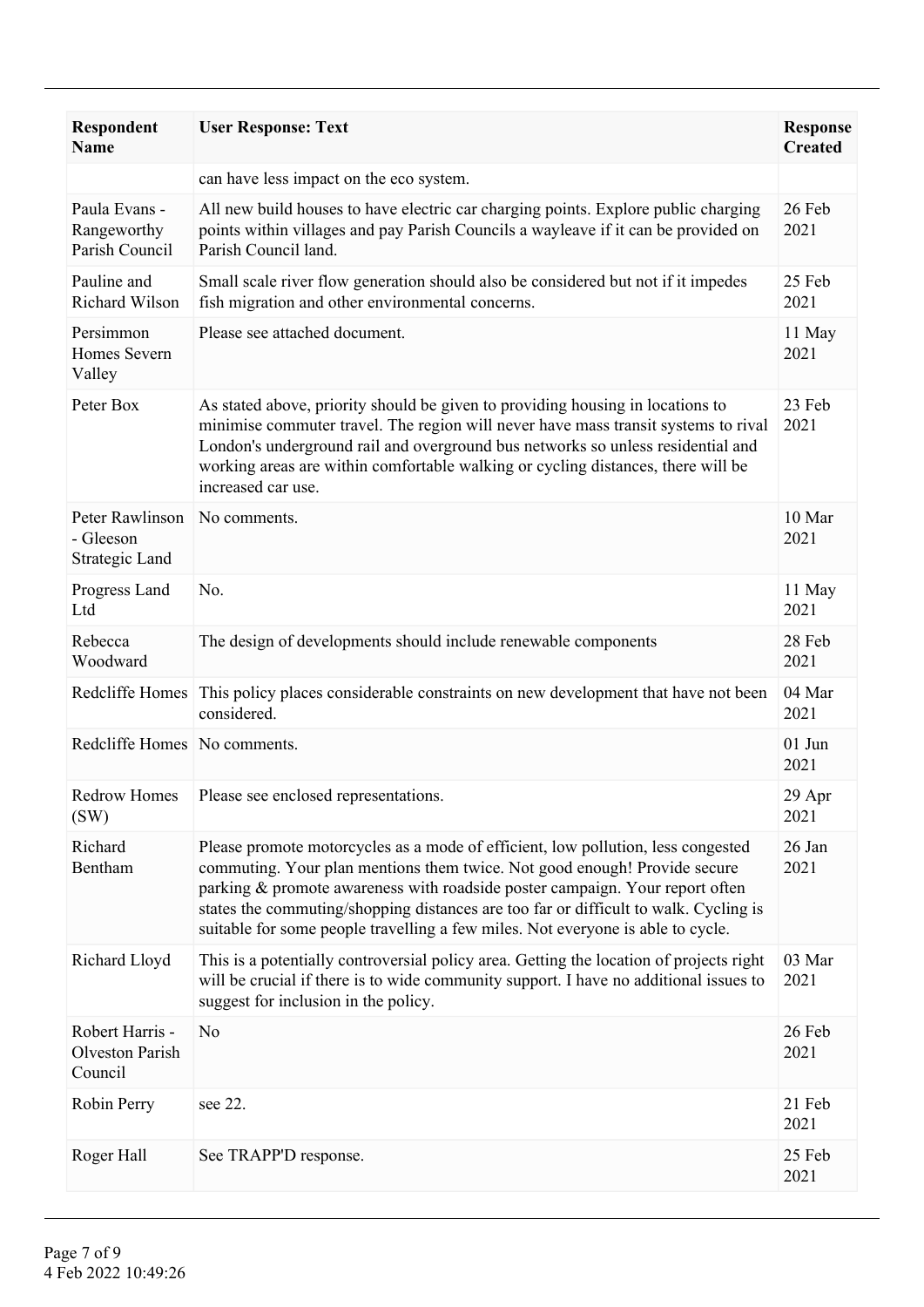| <b>Respondent</b><br><b>Name</b>                                 | <b>User Response: Text</b>                                                                                                                                                                                                                                                                                                                                                                                                             | <b>Response</b><br><b>Created</b> |
|------------------------------------------------------------------|----------------------------------------------------------------------------------------------------------------------------------------------------------------------------------------------------------------------------------------------------------------------------------------------------------------------------------------------------------------------------------------------------------------------------------------|-----------------------------------|
| Rosalyn Pyle                                                     | N <sub>0</sub>                                                                                                                                                                                                                                                                                                                                                                                                                         | 28 Feb<br>2021                    |
| Sean and<br>Jacqueline<br>Rinaldi                                | No.                                                                                                                                                                                                                                                                                                                                                                                                                                    | 26 Mar<br>2021                    |
| Simon Moore                                                      | Policy must include:<br>1. All development in the county to include heat pumps, solar panels, electric car<br>changing points, full insulation - without exception.<br>2. Zero carbon by a precise target date.<br>3. Target date to remove all gas boilers from the county.<br>4. Over-riding priority to restore grassland, woodland, heath and scrub, as carbon<br>absorbers, where this has been degraded by previous development. | 28 Feb<br>2021                    |
| Simon Steele-<br>Perkins -<br><b>Waddeton Park</b><br>Limited    | No.                                                                                                                                                                                                                                                                                                                                                                                                                                    | 06 May<br>2021                    |
| South West<br>Strategic<br>Developments<br>(SWSD)                | Please see enclosed representations.                                                                                                                                                                                                                                                                                                                                                                                                   | 31 Mar<br>2021                    |
| St. Modwen<br>Developments<br>and The<br><b>Tortworth Estate</b> | No.                                                                                                                                                                                                                                                                                                                                                                                                                                    | 05 Mar<br>2021                    |
| Stephen<br>Hickmans                                              | Using low carbon to improve all amenities                                                                                                                                                                                                                                                                                                                                                                                              | 26 Jan<br>2021                    |
| <b>Steve Seward</b>                                              | Rather than seek low carbon and renewable energy for new developments all<br>efforts should continue to be made to enhance the existing populations homes                                                                                                                                                                                                                                                                              | 13 Feb<br>2021                    |
| Sue Green -<br>Home Builders<br>Federation                       | The HBF have no comments on the Council's draft Renewable & Low Carbon<br>Energy System Policy.                                                                                                                                                                                                                                                                                                                                        | 05 Mar<br>2021                    |
| Susan Smith                                                      | N <sub>0</sub>                                                                                                                                                                                                                                                                                                                                                                                                                         | 16 Feb<br>2021                    |
| The Tortworth<br>Estate                                          | No.                                                                                                                                                                                                                                                                                                                                                                                                                                    | 05 Mar<br>2021                    |
| Tom Cotton -<br>Road Haulage<br>Association                      | See our response at 3.                                                                                                                                                                                                                                                                                                                                                                                                                 | 01 Mar<br>2021                    |
| Tony Kerr                                                        | There appears to be no presumption in favour of renewable energy as a land use.<br>No suggestion that the AONB protections would be relaxed to allow for renewable<br>energy installations.                                                                                                                                                                                                                                            | 17 Feb<br>2021                    |
| Tristan Clark -                                                  | In part 1 of the policy wording criteria d ('secure local economic benefits') should                                                                                                                                                                                                                                                                                                                                                   | 01 Mar                            |